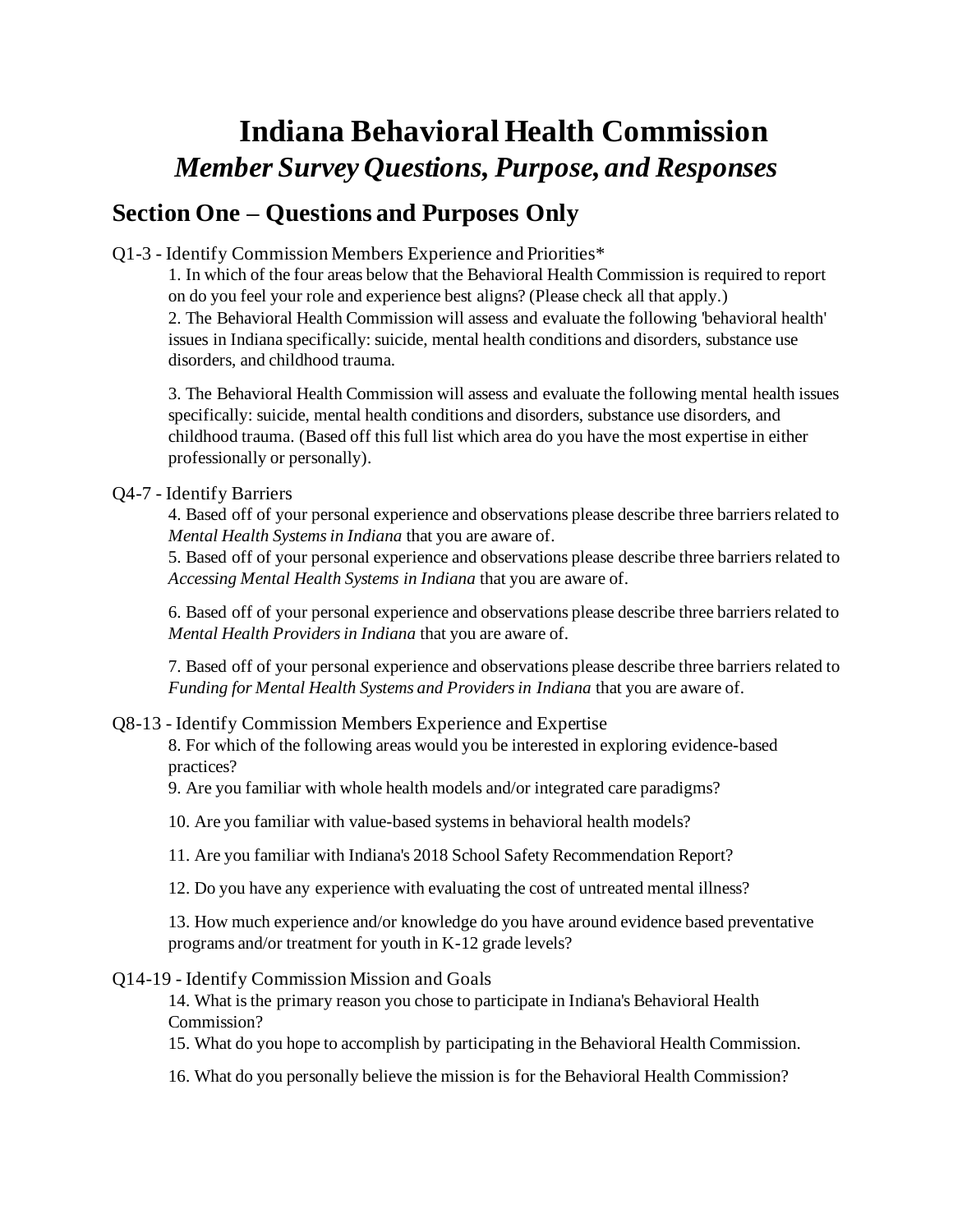17. In your own words what do you understand the goals to be for the Behavioral Health Commission?

18. Are there other subject matter experts and or stakeholders within the state or community that you believe have the expertise that can assist the Behavioral Health Commission in achieving its overall goal or mission?

19. Is there anything else that should be considered at this time or that you would like to share to assist with this process?

# **Section 2 – Survey Responses Separated by Question**

# **Questions 1-3**

Q1 - Experience and role alignment identified by category:

- System Design and Access 80% (13 responses)
- Assessment and Inventory 62% (10 responses)
- Funding and Data 31% (5 responses)
- Youth and Family 25% (4 responses)

Q2 - Priorities identified by members in order of importance:

- 1. MH Conditions and Disorders
- 2. Childhood Trauma
- 3. (*Tied*) Suicide and SUDs

Q3 - Self-identified expertise by category:

- Mental Health Conditions and Disorders 94% (15 responses)
- Suicide 62% (10 responses)
- SUDs  $56\%$  (9 responses)
- Childhood Trauma 37% (6 responses)
- Other 19% (3 responses)
	- o Social Determinants of Health
	- o School-based Mental Health
	- o Veterans, Recovery, and Homelessness

#### **Questions 4-7 – Barriers Chart (Appendix A)**

#### **Questions 8-13 – Members' Experience and Expertise Multiple Choice and Open-Ended Responses**

#### *Multiple Choice Responses*

Q8 - For which of the following areas would you be interested in exploring evidence-based practices? (Please select all that apply)

- o Crisis Response Protocols for Behavioral Health Emergencies 81% (13 responses)
- o Early Intervention for Mental Health Issues 75% (12 responses)
- o SUD Treatment, Implementation of Whole Health Model, and School-Based Mental Health Service Programs - 56% (9 responses)
- o Suicide Prevention 50% (8 responses)
- o Other 19% (3 responses)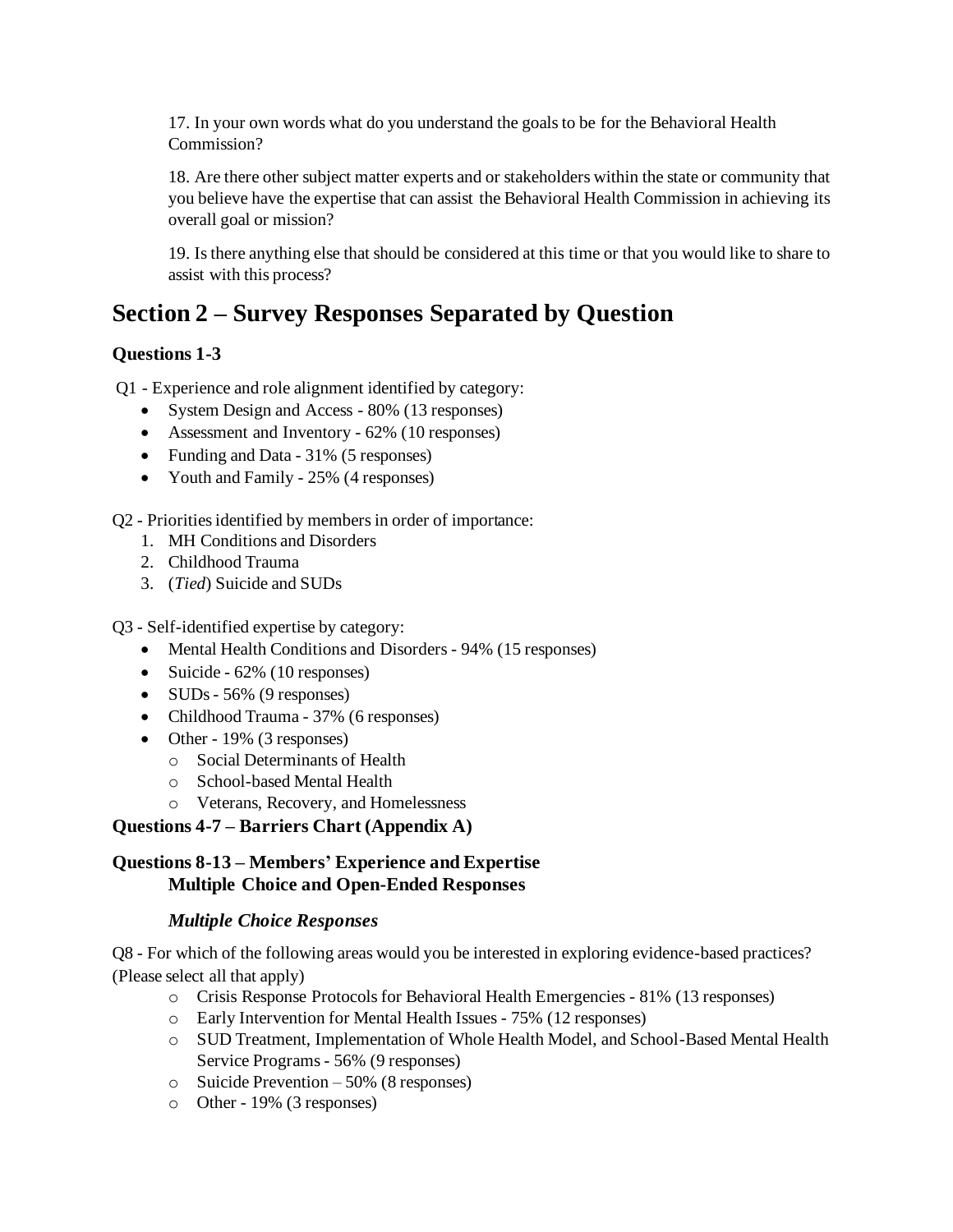- **•** Criminal Justice
- Veterans Research
- Social Determinants of Health

Q9 - Are you familiar with whole health models and/or integrated care paradigms?

- 81% of respondents identified as somewhat, very, or extremely familiar
- 19% of respondents identified as not so familiar

Q10 - Are you familiar with value-based systems in behavioral health models?

- 25% of respondents identified as having either a lot or a great deal of familiarity with value-based systems
- 75% of respondents identified as having moderate, a little, or no familiarity with value-based systems

Q11 - Are you familiar with Indiana's 2018 School Safety Recommendation Report? *(The report can be found here:* <https://www.in.gov/dhs/files/2018-Indiana-School-Safety-Recommendations.pdf>*)*

- 27.5% of respondents were either very or extremely familiar with the report
- 62.5% of respondents were somewhat, not so, or not at all familiar with the report

Q12 - Do you have any experience with evaluating the cost of untreated mental illness?

- 25% of respondents indicated having either a great deal or moderate amount of experience
- 75% of respondents indicated having either a little or no experience

Q13 - How much experience and/or knowledge do you have around evidence based preventative programs and/or treatment for youth in K-12 grade levels?

- 18.75% of respondents have either a lot or a great deal of knowledge and/or experience in K-12 EBPs
- 81.25% of respondents have either a lot or a great deal of knowledge and/or experience in K-12 EBPs

# *Open-Ended Reponses*

Q9 Responses

- Aspire is an integrated health system. We searched models for over a decade before deciding to become a FQHC. We have not operated as an FQHC/CMHC integrated system for 6 years. Our CMHC system has operated housing and employment services for over 2 decades. We continue to add social determinant programs as well, such as medical legal partnership, so that we really do provide whole health.
- We are early in our integrated care efforts with community partners on site providing primary care
- My colleagues have worked with these paradigms.
- Work in a federally qualified health center

Q10 Responses

• In Indiana, the MCEs really only have pilot programming relative to value-based. It is really not a true value based system.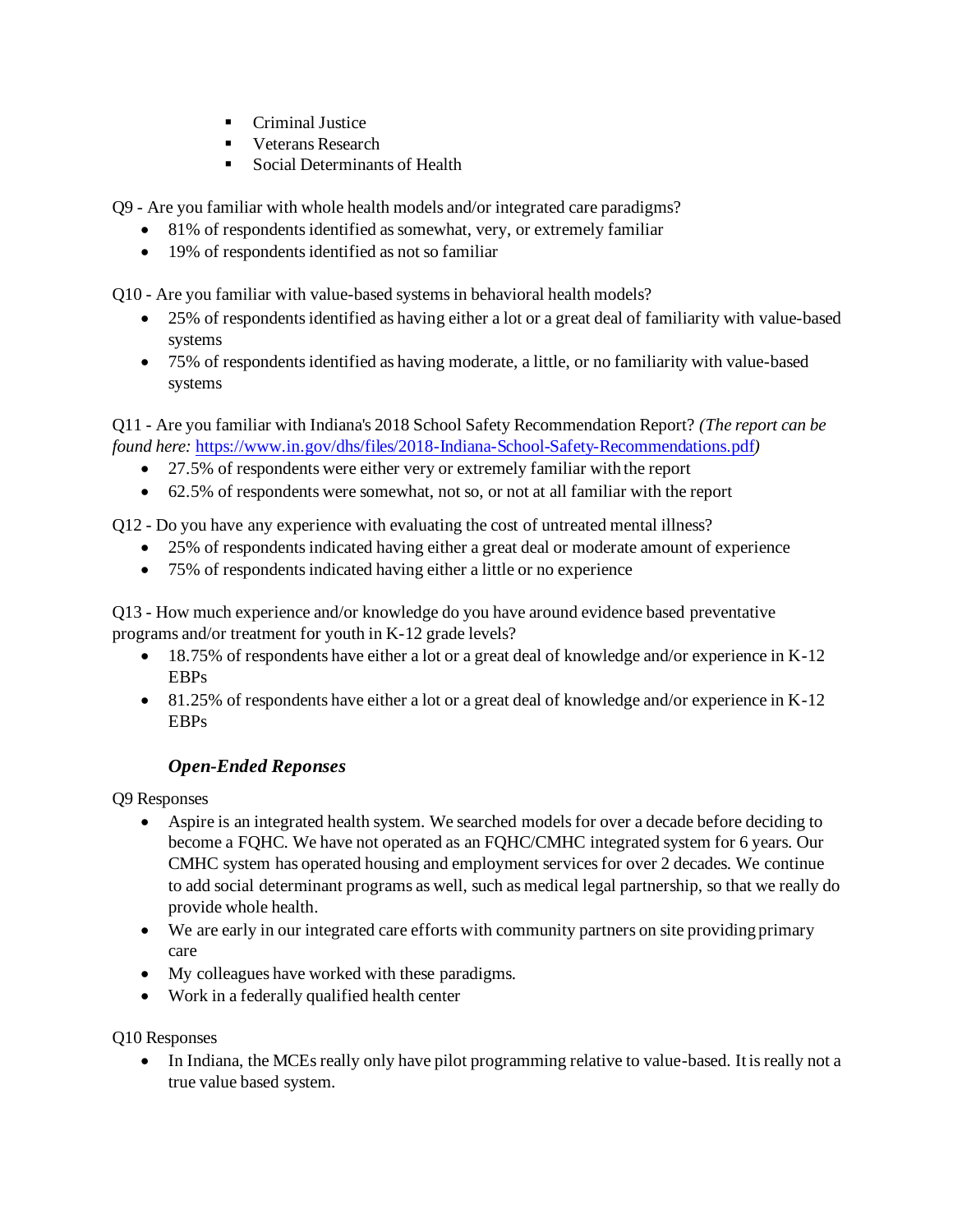- Met with consultants, trained leadership staff, engaged in some incentive programs, preparing data for future VBS models
- spending time looking at quality services in delivery
- I believe this is where providers would get a package based on the individual's diagnosis

Q11 Responses

- The Indiana Council was part of this document and we studied it when it came out.
- do not work in the school arena
- I've read this report and while I think it's ideal it lacks the funding for schools to be able to follow through with all of the recommendations

Q12 Responses

- We personally do not have resources for such an extensive healthcare economic research resource that this would require. However, several years ago IHCDA had a white paper that outlined this issue.
- deal with clients all the time.
- IHA member/ IHRA member both have data in this regards

#### Q13 Responses

- Of course, we are familiar with SEL in the schools.
- prior experience in children's system of care work
- I've been doing a lot of work in this area in our district.
- Ran EBP model for 4 years in the community
- I struggled with school from 1st grade until I was sent to a state-run mental institution.

#### **Questions 14-18 – Mission and Goals (Unedited Responses by Question)**

#### *Q14 - What is the primary reason you chose to participate in Indiana's Behavioral Health Commission?*

- severe limitation of emergency mental health care in Indiana
- I have an interest in this area
- The primary reason I chose to participate is because I would like to help influence the direction of behavioral health in Indiana. I am concerned that we are attempting to use the mental health system as the main solution to a growing demand. As my answers indicate, I believe we need a public health model to address the growing demand for 'access.' The WHO addresses this through mental health promotion for the vast majority, prevention through addressing social determinants (improving conditions of everyday life that provide protective factors) for the growing common mental disorders such as anxiety/depression (we must decrease the prevalence of these common disorders) and improving treatment for those at highest risk for mental illness and chronic addiction. I am also concerned that without intentional long term planning of our Indiana CMHC safety net system, it will be unintentionally designed through unchecked competition, and ultimately there will be gaps in service throughout the counties.
- I believe that we are entering a time of qualitative and quantitative change for MH/SA services. I believe that a solid approach to prevention, intervention, and recovery is possible but a fair amount of disruption may need to occur to get there. I want to advocate for needed change and hear from other to learn what I don't how. And I love thinking about systems!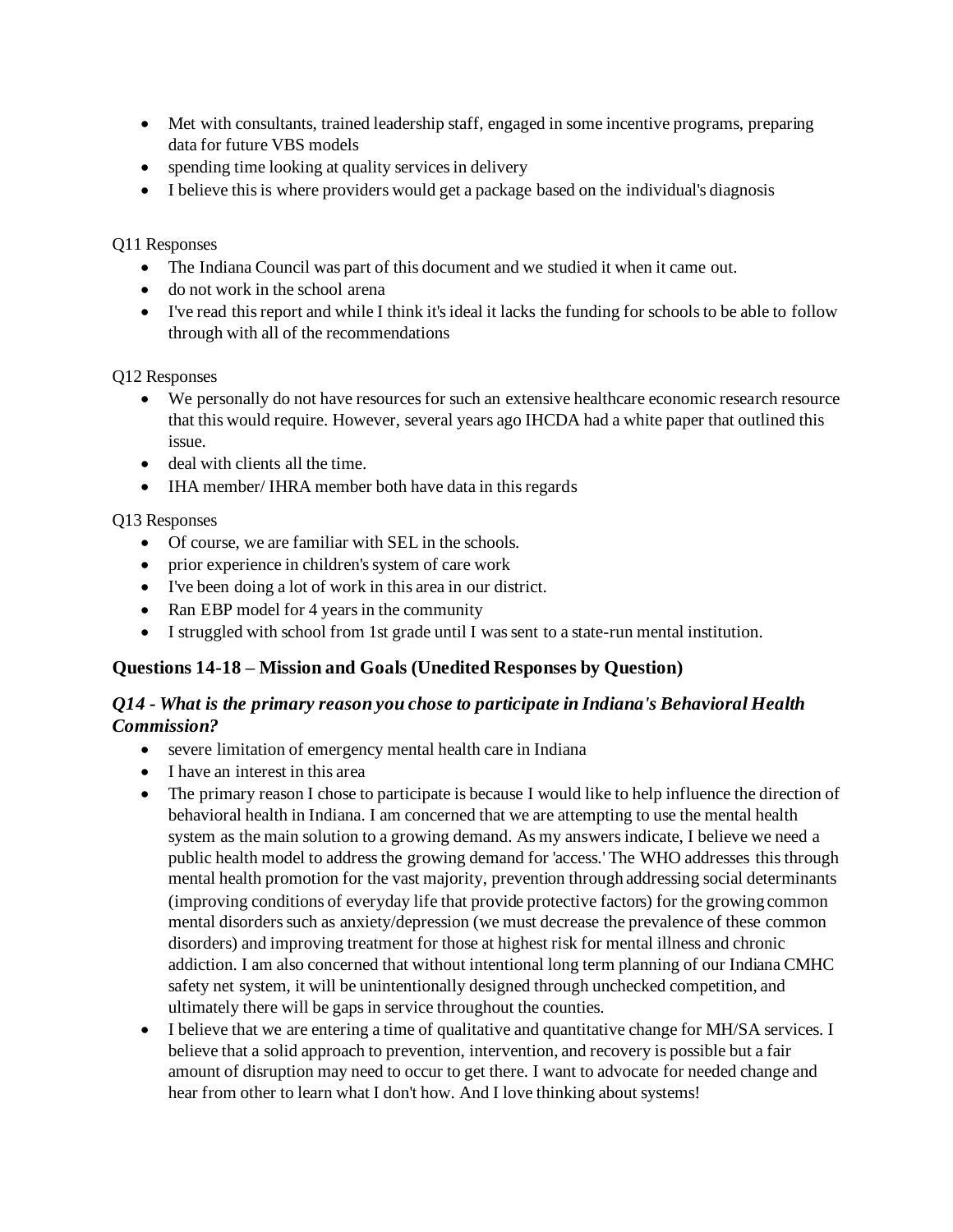- Being at the table to discover and recommend innovative change that will be lasting and impactful for the state of Indiana. Using my front line experience of 20+years to inform
- My experience as a legislator in this space.
- I have several reasons, but one is t assure that the needs of members of oppressed groups are not forgotten as we work to improve treatment opportunities in Indiana.
- To assist with changes that will provide easy access to care for our most vulnerable patients and criminal-justice reform to focus on treatment instead of incarceration for patient's with SMI and SUD.
- The desire to see a comprehensive reform of our current mental health system.
- My role at IDOE goes hand in hand with this work.
- discussion about pertinent issues Ability to provide advocacy for substance use disordres
- I care greatly about the mental health of all Hoosiers and believe that we can do better as a state to have better outcomes.
- Have been leading a community wide initiative around mental health for the better part of a decade.
- To move Indiana forward (and comparable to other States) in the treatment of the mentally ill as well as to address the workforce shortages
- To be part of an effort to improve the behavioral system of care in Indiana.
- I am a person with lived experience with mental health/substances and behavioral health issues along with criminal justice involvement. I was homeless over 10 years but now I am a homeowner, business owner, an Indiana certified Recovery Specialist and veteran Peer Support Specialist.

# *Q15 - What do you hope to accomplish by participating in the Behavioral Health Commission.*

- impact emergency mental health care for the good of the patients and their emergency caregivers
- I really hope to learn the ins and outs of this space so I can better advocate for my constituents.
- My biggest hope would be that the stakeholders on the commission find common ground and come to a common understanding of what are the best recommendations we could give the Governor. This means special interests and passions, while they can be voiced and heard, do not compete for a place on our list of recommendations. Rather, we agree on the best set of recommendations for our State and not ourselves. We won't be able to accomplish everything that gets discussed, however, we could get far if we identified what is urgent, what needs to be put in place for prevention, and what are our current infrastructure needs to improve our current mental health system.
- Learning from others what I have yet to see in our current system. And create dialogues that are open to change.
- Grow in knowledge and development of partnering providers to MH care and how each system can influence each other for more integration and innovative change
- Build awareness and help craft a strategy for possible legislative action that is cognizant of current budget constraints.
- I hope to see more access to treatment in rural communities, and among oppressed groups. I also hope to see better funding, and consistent funding, for practitioners as they try to do their jobs.
- Contribute to the discussions of the above issues and begin to make state-wide changes.
- A comprehensive restructuring of our mental health system.
- eliminating barriers
- Change and identification of issues with problem solving and solution orientation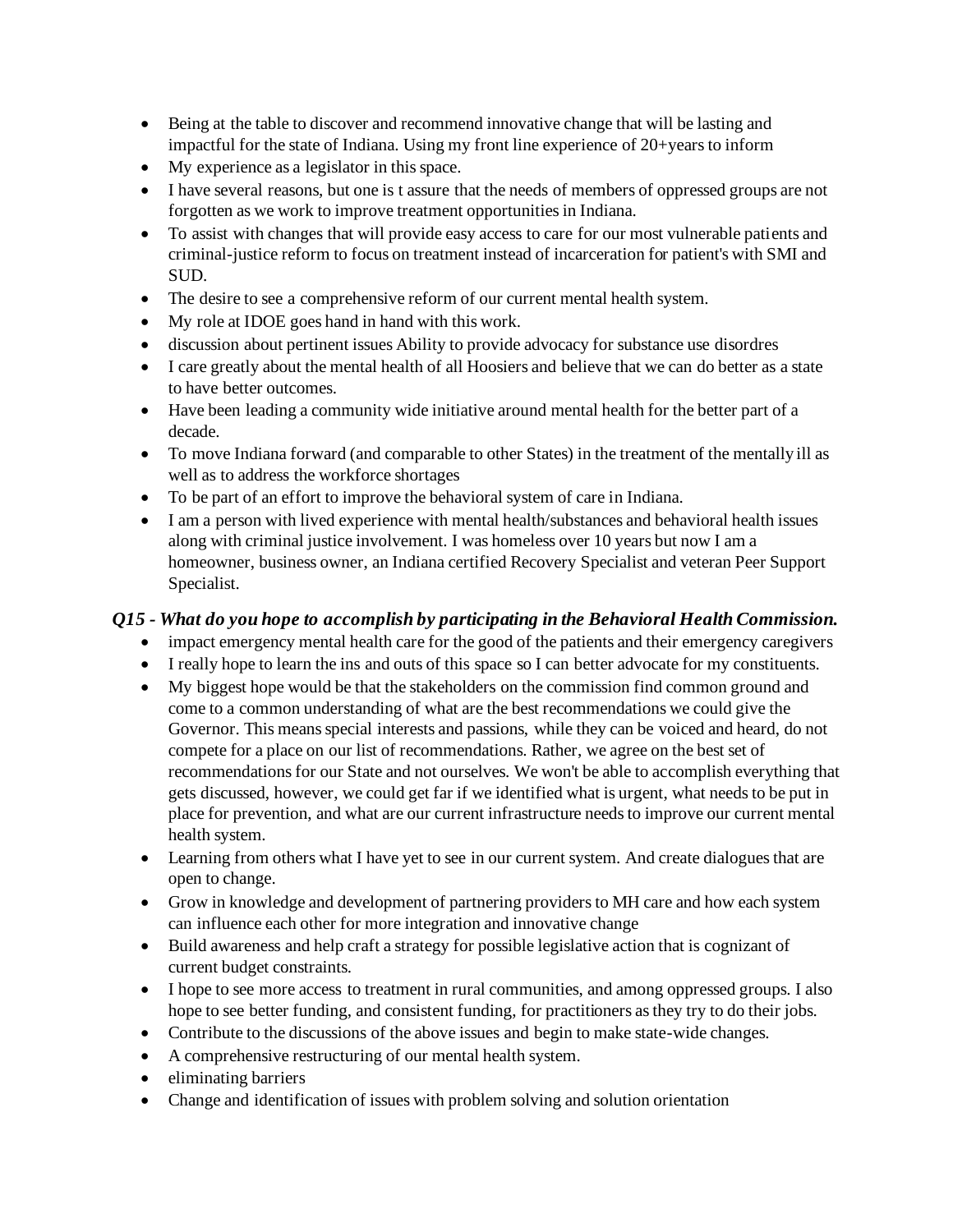- I hope that we are able to study the behavioral health system in IN and make recommendations for improvements and in turn serve those struggling with mental health challenges better.
- A true evaluation of the current state of our mental health system.
- Legislative changes to address workforce shortages, appropriations for programs that have proven effective
- The Commission will provide a blueprint and recommendations to improve the state's public mental health and addiction system of care.
- Better lives for persons experiencing issues.

# *Q16 - What do you personally believe the mission is for the Behavioral Health Commission?*

- To assess the current state of mental/behavioral health and its care as well as substance abuse and its care, and and then make recommendations to the Governor on needs and ways to improve it for the citizens of Indiana.
- I believe the mission is to take a holistic approach to analyze mental health of our state. My hope is that we can indicate the barriers and then begin to break them down
- Creating a path forward for how the State of Indiana will ultimately see the future behavioral health needs of our residents; and thus support an approach that not only meets current and growing needs, but decreases the actual prevalence of need.
- To have candid dialogues about our current system(s) and hear from a variety of perspectives--to ultimately set the stage for evolution of the system(s)
- Improve systems in Indiana that will impact prevention, early intervention, treatment, and crisis response in the broad arena of MH
- Assist the legislative and executive branches of state government craft a comprehensive long term strategy. Moreover, incorporate community and corporate partnerships.
- To examine the breadth and depth of the mental health system in Indiana, and develop a strategic plan to do better - for individuals and for the system at large.
- Improved treatment and access to care (breaking down barriers).
- To review and evaluate our current mental health system and provide recommendations for improvements.
- to support Hoosier youth
- to discuss stigma issues, funding, and evidence based processes
- I don't believe my answer to this question would be different than what I have explained above.
- To drive markedly better outcomes for states population regarding mental health.
- To advance Indiana in the care of Hoosiers impacted by behavioral health issues and assure providers are able to practice to the fullest extent of their scope of practice
- To create a blueprint and recommendations to improve the state's public mental health and addiction system of care.
- To seek out avenues to help Indiana citizens experiencing Behavioral Health issues live a better life.

# *Q17 - In your own words what do you understand the goals to be for the Behavioral Health Commission?*

- To Assess the "state" of: Mental/behavioral health in Indiana Care of the above, as well as substance abuse care 2. Recommend actions to improve this to the Governor
- I believe the goal of the BHC is to get a better understanding of what's happening in our State. Once we get a handle on that, then it is my hope that we can start making solutions so that we can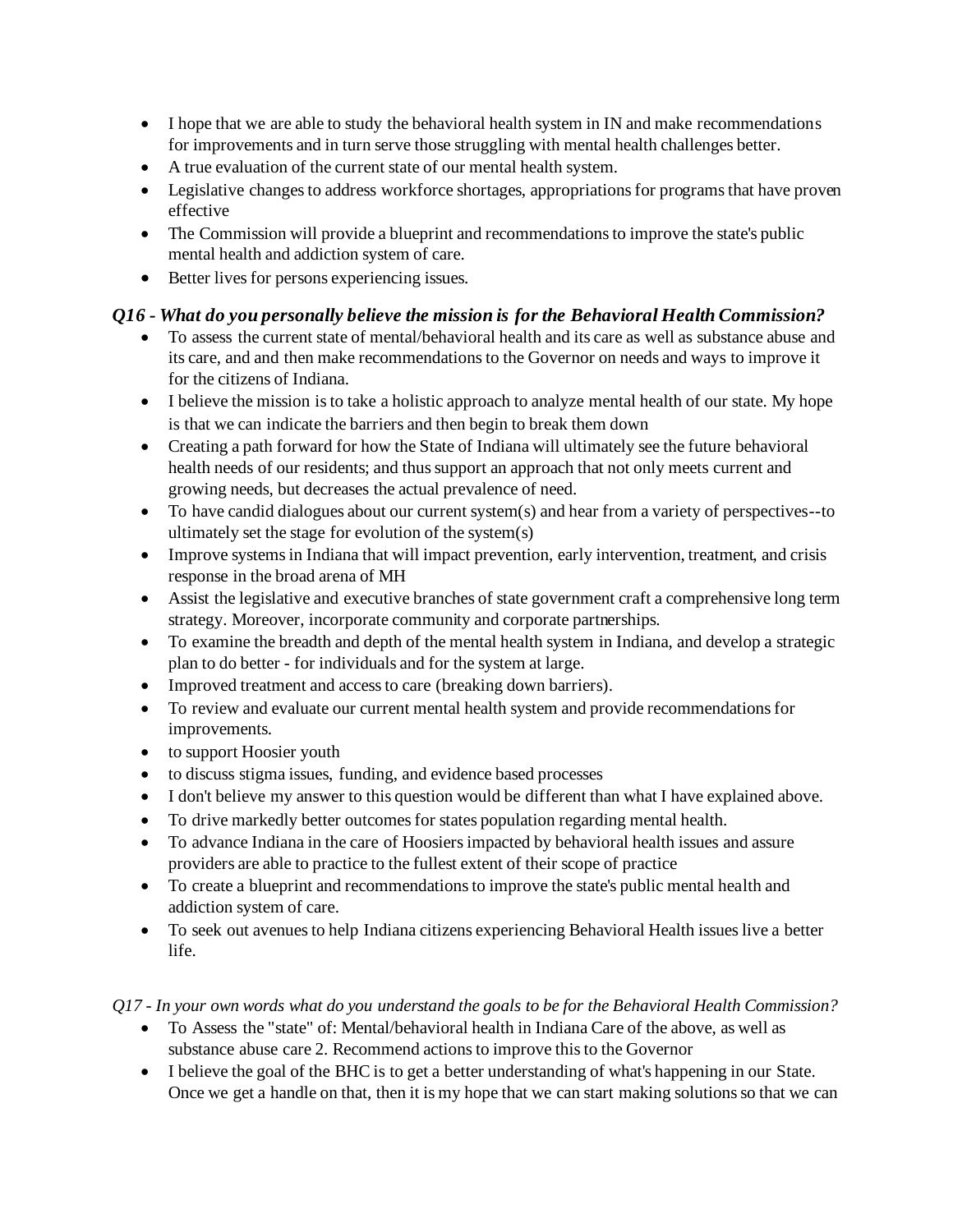begin to chip away at the barriers. I believe more people should access mental health care. But we need qualified people to do so. How can we make it easier for folks to go back to school to earn the credentials necessary. Then, we need to make access better so folks don't have to wait months to see someone. Once they do, we need to make it affordable to him/her. Many folks would like to see someone but cannot afford to do so.

- There were many activities identified in the bill, such as reviewing, evaluating, inventorying, etc. Ultimately, it is my understanding that at the end of the two years, the Governor wants the following: 1. recommendations for funding priorities and funding levels for mental health programs and services in Indiana. 2.recommendations for improving Indiana's current assessment and data system 3. recommendations for implementing the 2018 IN School Safety Report, with steps for increasing access to prevention EBPs 4. recommendations for improving access to behavioral health services across Indiana 5. recommendations for options to develop, improve, and implement crisis response protocols for behavioral health emergencies 6. recommendations and strategies that encourage collaboration, transparency, and innovation in mental health care delivery.
- make recommendations in key areas as set by the legislature
- Assess current state of systems related to MH care and make recommendations to improve systems to impact issues such as: suicide, incidence of trauma, onset of SUD, rapid access to care
- Same answer as previous question.
- examine the current state of mental health treatment in the state; examine the needs of our people; help set a blueprint for Indiana's future opportunities for evidence based, affordable treatment; perhaps serving as a model for the rest of the country.
- Taking a comprehensive look at preventative programs, access to care, barriers to care, and amount of resources for treatment in Indiana and make recommendations for improvement.
- To evaluate the current system and provide a series or recommendations to improve it.
- To eliminate barriers for Hoosier youth and families for access
- Yes I do understand the goals of the commission and 100% of the goals
- I believe the Commission was created to critically examine the mental health system in Indiana and make recommendations around removing barriers and making improvements so that hoosiers have better access to treatment and better treatment outcomes.
- To evaluate the state's current mental health systems in Indiana and develop set of recommendations to improve them.
- Make recommendations to the legislature and Governor's office regarding the needs for the State of Indiana in regards to behavioral health and addiction
- To create a plan and recommendations to create and improve a comprehensive system of behavioral health care in Indiana
- To help our fellow citizens and therefore all the citizens of Indiana

#### *Q18 - Are there other subject matter experts and or stakeholders within the state or community that you believe have the expertise that can assist the Behavioral Health Commission in achieving its overall goal or mission? (Names, job titles, and other identifying information have been redacted to protect the privacy of the individuals mentioned)*

- I believe [SME] should be invited to the table as FQHCs have a role in meeting mental health needs as well.
- You need financial/business people on this group; Clinicians/Advocates can set the vision but at the end of the day the operation/fiscal stability component needs to be at the table also